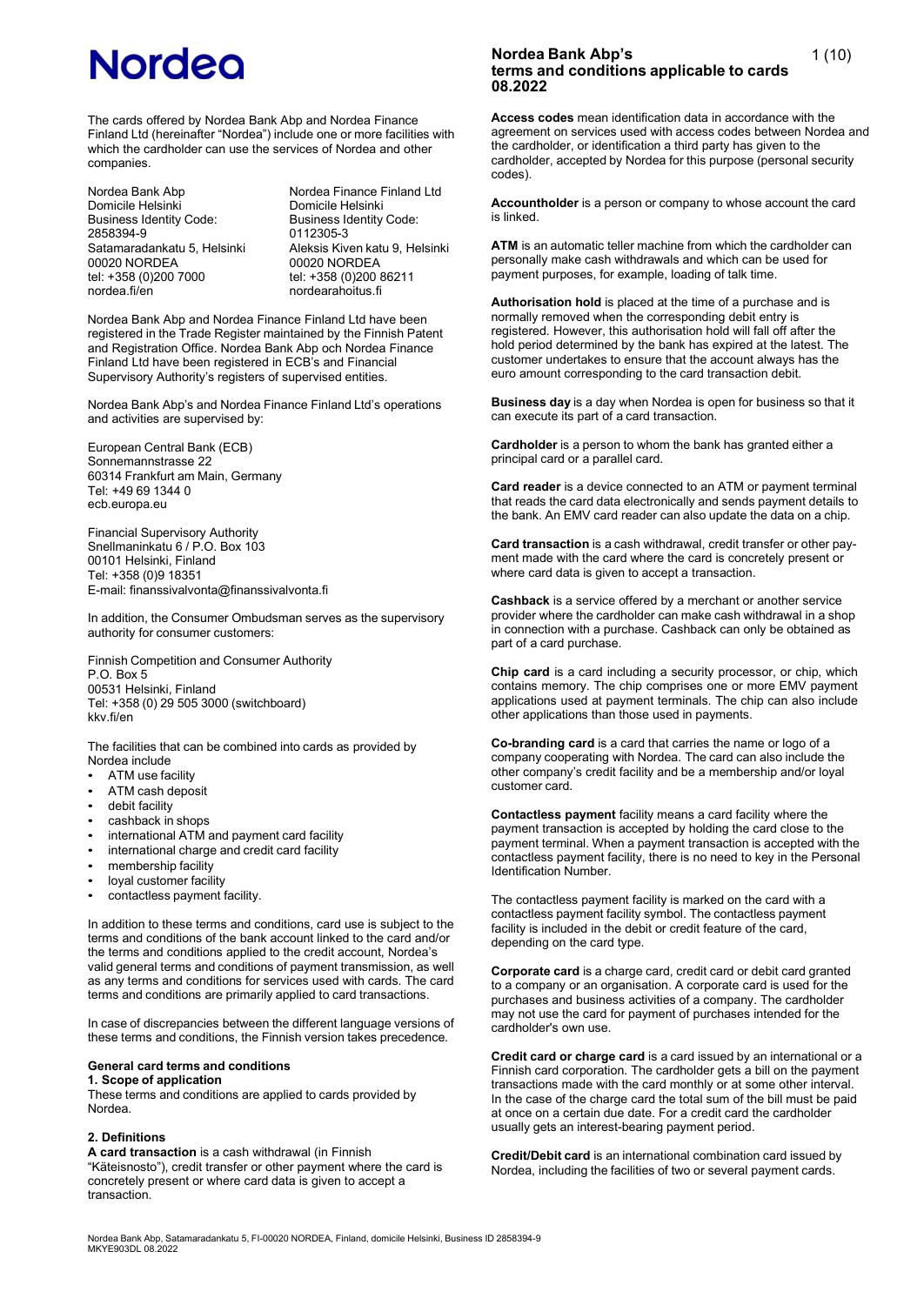**Debit card** can belong to the Mastercard or the Visa system. A debit card is an international payment and ATM card issued by Nordea, which has been linked to the customer's account. Transactions made with the card are debited to the bank account linked to the card immediately and in full (providing a debit card, in Finnish "Debit-kortin tarjoaminen"). The card can also be used to make cash deposits (in Finnish "Käteistalletus") on the payment account linked to the card. The acceptance of the Mastercard Debit or Visa Debit at a sales outlet or ATM is indicated with the Mastercard or Visa logo. There are several kinds of debit cards which include different additional services.

**Deposit ATM** is a cash ATM which can be used to make cash deposits on the payment account linked to the card.

**EMV** is a payment system standard based on a chip card, which the international card companies Mastercard and Visa have developed **together.** 

**First Card** is an international Mastercard or Visa charge card or a credit card allowing the cardholder to withdraw cash in addition to making payments. First Card may also be a travel account and/or some other account-related means of payment, such as a virtual card or virtual account. The payment liability for a First Card charge card or credit card can either be private, corporate or joint.

**The First Card app** is a mobile application provided by Nordea for cardholders to manage their First Cards.

**Geographical restrictions** means that the cardholder restricts card payments and cash withdrawals to a certain geographical area, such as Finland.

**Jointly and severally liable cardholder** is a parallel cardholder who jointly with the principal cardholder is liable for compliance with the terms and conditions of the credit linked to the card and repayment of the credit.

**Loyal customer facility** is a membership or loyal customer facility of a company cooperating with Nordea. The loyal customer facility is linked to cards named by Nordea separately.

**Mastercard** is an international payment card issued by Nordea and registered in the Mastercard Europe system. The card can be used for payments and cash withdrawals. The cards may be of different types and have different additional facilities.

**Means of distance communication** refers to telephones, mail, television, information networks or other means that can be used for concluding an agreement without the parties being simultaneously physically present.

**Nordea Business Deposit Card** is a card granted to a company or an organisation with which the company can make cash deposits at deposit ATMs on a corporate account in Nordea. The Deposit Card may only be used for depositing cash accrued from the company's own business operations to the account linked to the company's card at deposit ATMs approved by Nordea. The name of the organisation or entrepreneur (applicant and accountholder) to whom Nordea has granted the Deposit Card will be printed on the card. No cardholder's name will be printed on the card.

**Nordea's photo gallery** is Nordea's own collection of digital photos from which cardholders can select a photo for their cards.

**Nordea's picture card** is a payment or credit card defined by Nordea. The cardholder can design the appearance of the card using a picture taken with his or her own digital camera or from the photo gallery provided by Nordea.

## **Nordea Bank Abp's terms and conditions applicable to cards 08.2022**

**Other identifier approved by Nordea** is another identifier than a PIN approved by Nordea for each service separately, corresponding to the cardholder's signature and enabling the identification of the cardholder as a person authorised to use the card, such as a fingerprint.

**Parallel card** is a card granted to another person with the permission of the accountholder.

**Payee** is a merchant or service provider who receives a card payment.

**Payment account** is a bank account or a credit account to which a card has been linked.

**Payment ATM** is an automatic teller machine where cardholders identify themselves with card data and pay invoices and make credit transfers (in the Single Euro Payments Area) (in Finnish "Tilisiirto (SEPA-alueella)").

**Payment card added to an app** is a card that is added to an app approved by Nordea and downloaded to a mobile device, such as a mobile phone or tablet, e.g. a virtual wallet. What is said in these terms and conditions about a payment card or a card, including the terms and conditions governing its safeguarding, use and loss, shall also be applied to a payment card added to an app. In addition, the terms and conditions of each app are applied to payment cards added to an app.

**Payment card or card** is a payment instrument, including a payment card added to an app, that can be used for making payments.

**Payment terminal** is a device or system at the payee's location with which card data is read and verified. The payment terminal saves and authenticates purchase and cash withdrawal transactions and transmits them electronically for debiting. A payment terminal may be manned or unmanned. A manned payment terminal is supervised by a sales person, such as a payment terminal in a shop. An unmanned payment terminal is based on self-service, such as a service station automated fuel dispenser.

**Personal Identification Number** (PIN) is a confidential personal security code delivered by Nordea to the cardholder or selected by the cardholder. Keying the PIN in the card reader of an ATM or a payment terminal is equivalent to the cardholder's signature and identifies the cardholder as entitled to use the card.

**Principal card** is a card granted to a person who is named as the principal cardholder in the card and credit agreement.

**Recurring payment** is a payment charged for the purchase of products or services and debited to an account at regular intervals in accordance with the agreement between the cardholder and a payee. Each debit entry constitutes a separate card transaction.

**Service provider** is a credit institution, payment institution or other party offering payment services professionally.

**Spending limit** is a euro limit per invoicing period set for Mastercards. The credit account can be used within this limit.

**Travel account** is a service linked to a First Card account which can be used in travel agencies accepting the travel account as a payment instrument for the payment of travel purchases.

**Virtual card or virtual account** is a means of payment that can be used to make online payments or other remote payments. A virtual card works in the same way as a regular card but the cardholder is not issued a physical card.

**Visa card** is a debit card issued by Nordea. Transactions made with the card are debited to a bank account. A debit card is an international payment and ATM card that can be used to make payments or withdraw cash.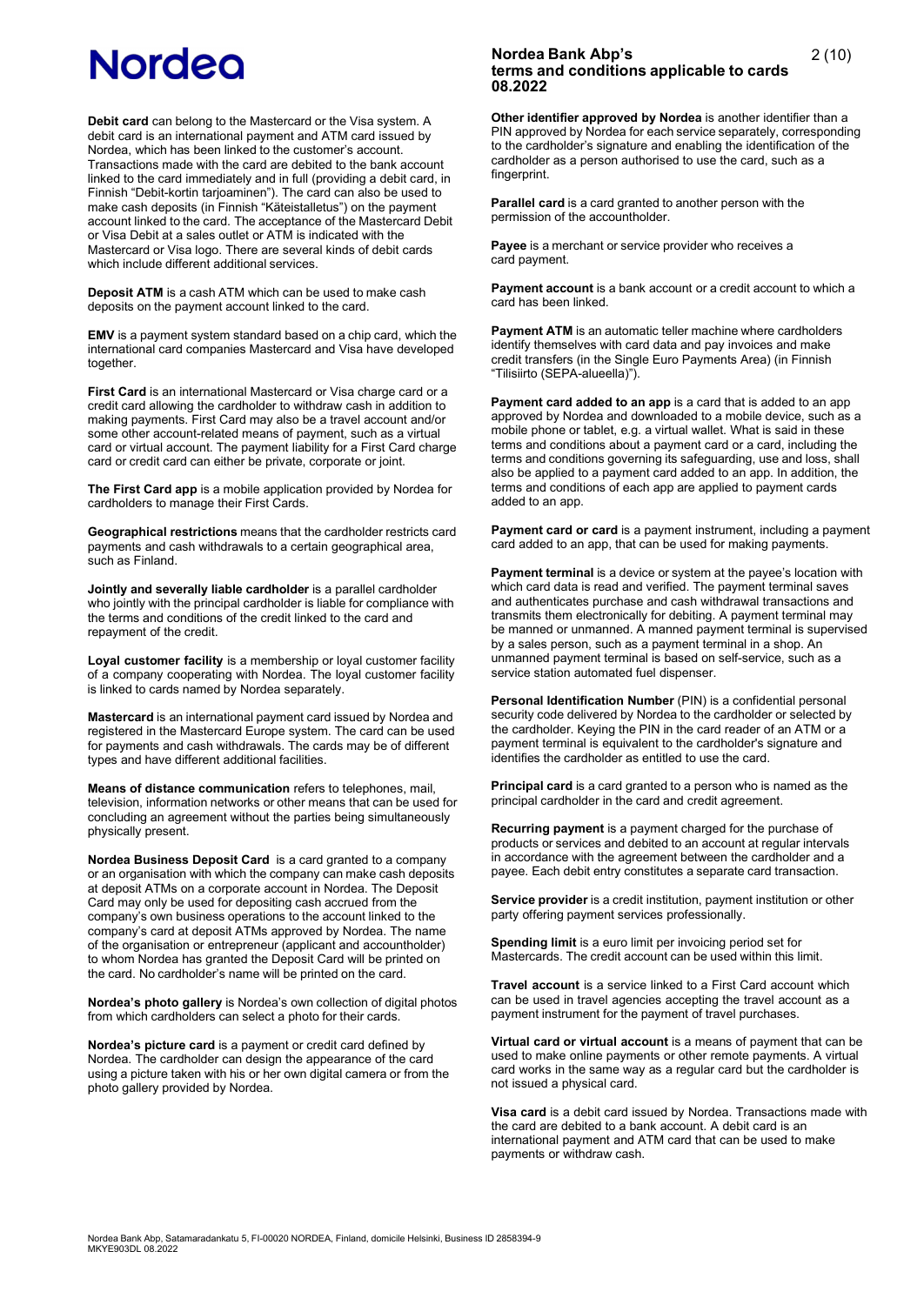#### **3. Cardholder's duties and liability 3.1 Safeguarding of the card**

The cardholder undertakes to safeguard his or her card and PIN. The cardholder must keep his or her card and PIN in separate places so that they cannot come into possession of a third party and be used together.

The cardholder is to take all actions regarded reasonable to safeguard the card and PIN and keep them in separate places to prevent the card or PIN from coming into the knowledge or possession of a third party. The cardholder undertakes to destroy the PIN sent by Nordea and not to write down the PIN sent by Nordea or selected by the cardholder in a way that is easily recognisable.

The cardholder is responsible for regularly verifying on the basis of conditions prevailing at any given time that the card is in a safe place.

When keying in the PIN, the cardholder is responsible for shielding the keyboard so that no third party can view the PIN used.

The card is the property of Nordea and it may not be altered or copied.

The card must be safeguarded so that it is not damaged. Before starting to use the card, the cardholder must sign the space reserved for signature on the card.

When the cardholder stops using the card before its validity has expired, or if so demanded by Nordea or some other company that has granted a card facility, the cardholder must cut the card in multiple pieces so that the chip and magnetic stripe are destroyed and return the cut card to Nordea if so requested. After receiving a new card from Nordea to replace a card that is about to expire, the cardholder undertakes to destroy the old card by cutting it in several pieces as described above.

#### **3.2. Loss of card**

The cardholder must inform Nordea without delay if the card is lost, has fallen into the hands of a third party or has been seized by an ATM abroad, or if the PIN comes into the knowledge or possession of a third party. The report can be made by calling the centralised blocking service of Finnish banks which is open 24 hours a day (tel 020 333 from Finland, +358 20 333 from abroad). As regards First Card, the company's appointed card contact person can also file a report of loss instead of the cardholder.

#### **3.3. Validity**

The validity of a card is stated on it by month and year. After the validity expires, the cardholder no longer has the right to use the card. The validity of the principal card and the parallel card may differ. The cardholder undertakes to return the card when so demanded by Nordea or a company that has granted another card facility.

The card can be renewed provided that the card agreement and account agreements are valid and the cardholder has complied with them and the cardholder is still authorised to use the account linked to the card.

If Nordea no longer offers a facility included in the expired card, Nordea has the right to replace the previous facility with a new corresponding facility at the time of renewal.

A card can be sent by mail to the address indicated by the cardholder to the bank.

### **3.4. Cardholder's liability**

The cardholder undertakes to pay the debt incurred from purchases, cash withdrawals, recurring payments and other card transactions to Nordea or company that has granted another cardfacility by:

- accepting the card transaction by confirming it with the PIN or another identifier approved by Nordea or in some other way
- using the card on the Internet
- using the card with the contactless payment facility or at payment terminals or automated payment devices that do not require a PIN.

## **Nordea Bank Abp's terms and conditions applicable to cards 08.2022**

using the card in mail or telephone orders without the PIN or using the card at car rental companies or hotels that may be, according to standard practice, entitled by virtue of an agreement to charge a credit card retroactively and without the cardholder's signature for any reasonable uncharged fuel, telephone, minibar and meal costs and any other costs incurred by the cardholder, and costs related to uncancelled hotel reservations.

The accountholder and a jointly and severally liable cardholder are responsible for

- all transactions made with any card linked to the account
- all card transactions that are made before Nordea has received a notice of termination and before all cards linked to the account have been returned to Nordea
- providing sufficient cover in the account for card transactions
- use of parallel cards.

Complaints concerning card transactions executed with the card must be made in writing without delay after the card transaction date. To make a complaint the cardholder must keep the receipt of the card transaction until he or she is able to confirm that the transaction is correct by checking the account statement or invoice. After having received a notification that a card transaction has been debited to the account linked to the card, the cardholder must in any case make a complaint within thirteen (13) months from the debiting of the card transaction. The cardholder is considered to have received a notification of a card transaction in accordance with the applicable bank or credit account terms and conditions.

If the cardholder uses services of a third-party service provider with payment cards, any complaints concerning the services must be addressed to the service provider concerned.

If the cardholder asks Nordea to track a card transaction he or she considers incorrect and the transaction proves to be correct, Nordea is entitled to charge costs according to its tariff for the tracking. In addition, Nordea has the right to charge the costs which are caused to it by the tracking and which it has to pay to the payee's service provider, located outside the European Economic Area, that has participated in the execution of the card transaction.

The cardholder has the right to request Nordea to refund the amount of a card transaction within eight (8) weeks of the debiting of the transaction to the account linked to the card, if

- the cardholder has not accepted the exact amount of the transaction and
- the amount of the transaction is considerably higher than the cardholder has been able to anticipate, for a reason other than a change in the exchange rate, taking into account previous similar payment transactions and other circumstances.

The cardholder is not entitled to a refund of a transaction amount, if a service provider of the payee located outside the European Economic Area has participated in the execution of the card transaction.

#### **3.5. Card use**

A card and the PIN connected to it may only be used by the cardholder. The cardholder's personal PIN or other identifier approved by Nordea and the card number correspond to the cardholder's signature. The cardholder consents to the recipient of the payment checking his or her identity and recording the last four characters of his or her personal identity number in the purchase receipt. The cardholder consents to the payee placing an authorization hold for a payment or withdrawal on the account linked to the card.

Contrary to what is said above, the accountholder of a Nordea Business Deposit Card may and must state the Deposit Card's PIN to the person who makes a cash deposit at the deposit ATM in accordance with the ATM's instructions.

The accountholder is liable to register to whom each Deposit Card has been surrendered and to inform Nordea afterwards on request who has made a cash deposit using the Deposit Card in question.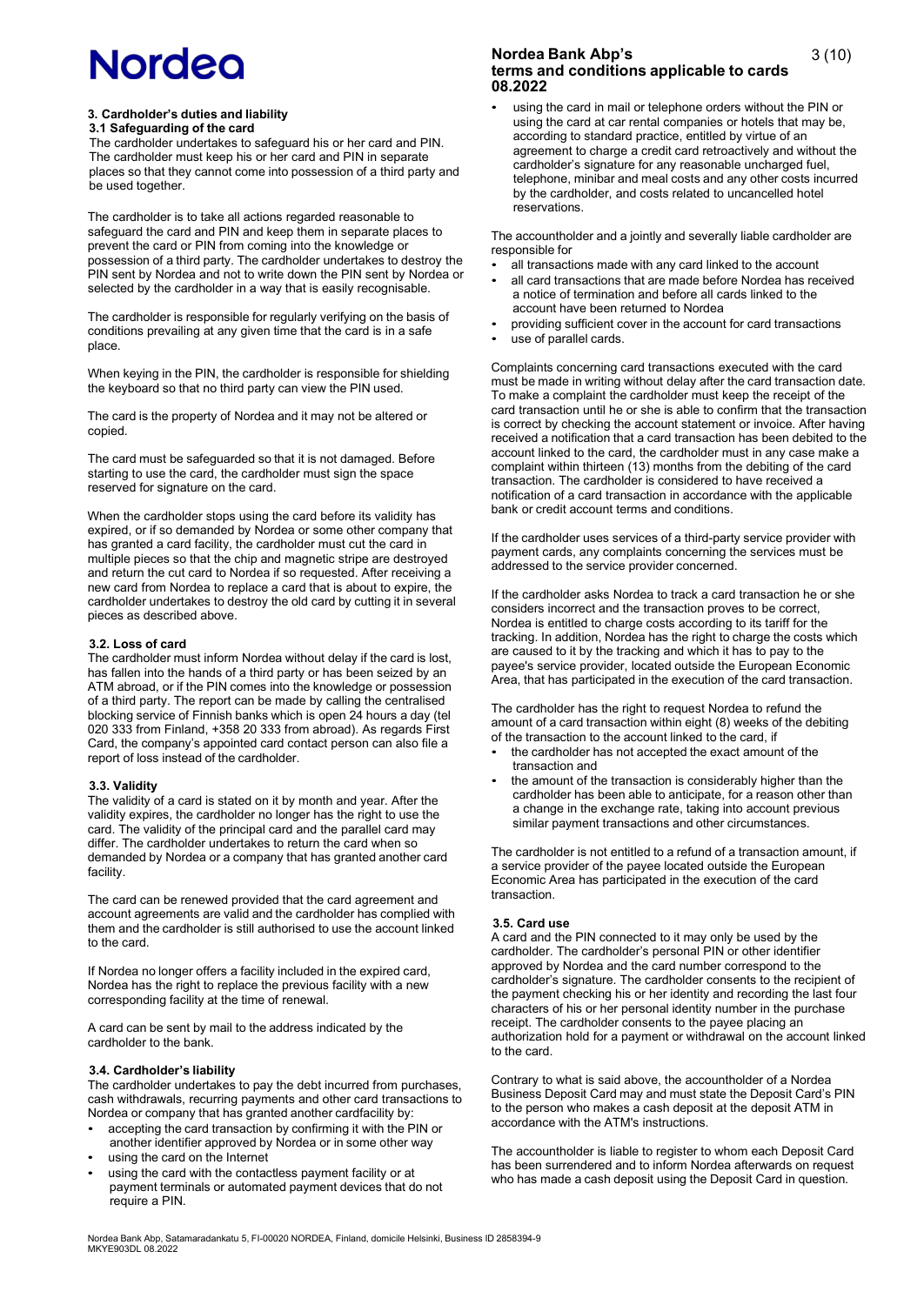# **Nordea**

The authorization hold is removed when the card payment is debited or upon the expiry of the hold period determined by the bank at the latest.

When using a combination card, the cardholder must state which card facility he or she wishes to use. After stating a choice it cannot be changed.

Cashback is only available at points-of-sale offering this service. Cashback is a service of the company offering cashback and any fee debited for it is determined by the company offering the service. A card transaction confirmed with the PIN or other identifier approved by Nordea includes the cash withdrawal and the amount of the card purchase.

The cardholder concludes an agreement on recurring payments with the relevant payee. The cardholder accepts the first payment to be debited on the Internet, at a payment terminal or in some other manner in accordance with the card terms and conditions. After the first payment, recurring payments are debited to the account automatically in accordance with the agreement between the cardholder and the payee. The amount can be fixed or variable on the basis of the used services. The cardholder is liable to check that the amount debited for a recurring payment is correct. When the cardholder wants to terminate the service, he or she must contact the payee. The debiting of a recurring payment accepted on the Internet requires that the cardholder enables online payments with the card for the entire period during which the recurring payments are debited.

If the card is renewed during the validity of the agreement on recurring payments, e.g. towards the end of its validity, the bank will automatically provide the payee with the new card information required to continue the debiting of the transactions subject to the agreement on recurring payments. If the cardholder does not wish the bank to provide the information on the renewed card to the payee debiting the recurring payment, the cardholder must inform the bank thereof.

Before accepting a card transaction by entering the PIN, by using another identifier approved by Nordea or the contactless payment facility or by some other means, the cardholder must check that the currency, amount and payment method recorded for the transaction are correct.

The recipient of a card payment may be entitled to charge a fee for payment with card.

A card may also be used for identification without a payment or withdrawal in accordance with the terms and conditions agreed between the cardholder and a service provider, if Nordea has consented to it. The cardholder must comply with the obligation to safeguard the PIN stated in the card terms and conditions also when using the card for identification purposes.

Only applications approved by Nordea can be loaded on a card chip, and they can only be updated with Nordea's consent.

The cardholder is also responsible for such charges and fees agreed with a third party which he or she has accepted by using the card.

A card reported lost or fallen into wrong hands may not be used.

A card/parallel card may not be used after a card agreement or account agreement has been terminated or dissolved, the account has been blocked, the cardholder's right to use the account linked to the card has been terminated or the accountholder has blocked the card.

Nordea debits card transactions to the account linked to the card or registers them to the credit account linked to the card at the latest on the business day following the day on which it received the necessary information for executing the transaction. Purchases and cash withdrawals made abroad are debited in euros. Depending on the card, the wholesale exchange rate of the currency used in either the Mastercard Europe or Visa International system is applied and a maximum of 2,25% of the transaction amount

# **Nordea Bank Abp's terms and conditions applicable to cards 08.2022**

is added to the exchange rate. The rate is determined according to the date on which the transaction is transmitted from the credit institution that received it to Mastercard Europe or Visa International. On its website, the bank publishes its exchange rates in relation to the reference exchange rate of the European Central Bank in order to facilitate the comparison of exchange rates and the costs charged for currency conversion in the EEA. If the cardholder makes a card transaction in an EEA currency other than the euro, Nordea will notify the cardholder through a digital communication channel of the difference between the exchange rate used in the currency conversion and the European Central Bank's reference rate. The digital communication channels used by Nordea are our Nordea Mobile -mobile banking- and the First Card -app. Other digital communication channels used at any given time are stated on Nordea's website. The cardholder has the possibility to opt out of the notifications in the digital communication channels. In the case of companies, Nordea may deviate from sending the aforementioned notifications.

The rate used for a card transaction is given in the transaction details on the account statement of the account linked to the card or in the invoice.

#### **3.6. Card use at ATMs**

With a card and a PIN or other identifier approved by Nordea, the cardholder can make cash withdrawals and cash deposits or top up a prepaid subscription at Otto ATMs and make payments at Nordea payment ATMs using the card for identification. If the card facilities allow the card to be used abroad, cash withdrawals can be made outside Finland from ATMs carrying the card's symbol.

When using an ATM, the cardholder is obligated to observe the instructions given by or displayed on it. The cardholder must be prepared for interruptions in ATM functions or disturbances in data communications and for different ATM-specific operating hours.

The maximum and minimum amount of a single cash withdrawal is ATM-specific and it may be indicated on the ATM. A maximum euro amount has been set for a one-off cash deposit made at an ATM. Similarly, an ATM-specific number limit for notes deposited has been set. In addition, the customer-specific monthly cash deposit limit set by the bank is taken into account when deposits are made.

The balance and transaction details of the account linked to a card are saved in the data system of the organisation owning the ATM used in Finland and operating on behalf of the bank.

#### **3.7. Card use on the Internet**

The cardholder can pay for products and services purchased on the Internet using the card number, the validity date of the card, the 3 digit security code on the back of the card and any other necessary codes, such as the Netbank access codes. It is recommended that the cardholder only uses the card in the services of such online merchants that have registered for Mastercard's or Visa´s secure online payment service or that the cardholder otherwise knows to be safe. The cardholder must enable online payments with his or her card if he or she wants to make purchases on the Internet with the card. Merchants that have registered for Mastercard's or Visa´s secure online payment service display a symbol verifying that on their Internet page. When using his or her card on the Internet in the online shop of such a merchant, the cardholder is obliged to follow the instructions given by Nordea and the Mastercard or Visa service.

# **3.8. Cardholder's possibility to restrict card use**

The cardholder has the possibility to restrict card use in a manner determined by Nordea. Available restrictions include daily security limits, online use and geographical usage restrictions. Depending on the card features, the cardholder can restrict the amount available for daily cash withdrawals with the card and the amount of payments made in Finland at Nordea payment ATMs that are immediately debited to the account linked to the card by setting card-specific security limits. The 24-hour period determining the security limits always ends at midnight Finnish time (UTC+2).

#### **3.9. Card misuse**

The cardholder's and accountholder's liability for unauthorised use of a card ends when the banks' joint blocking service, a Nordea branch in Finland during the opening hours or Nordea Customer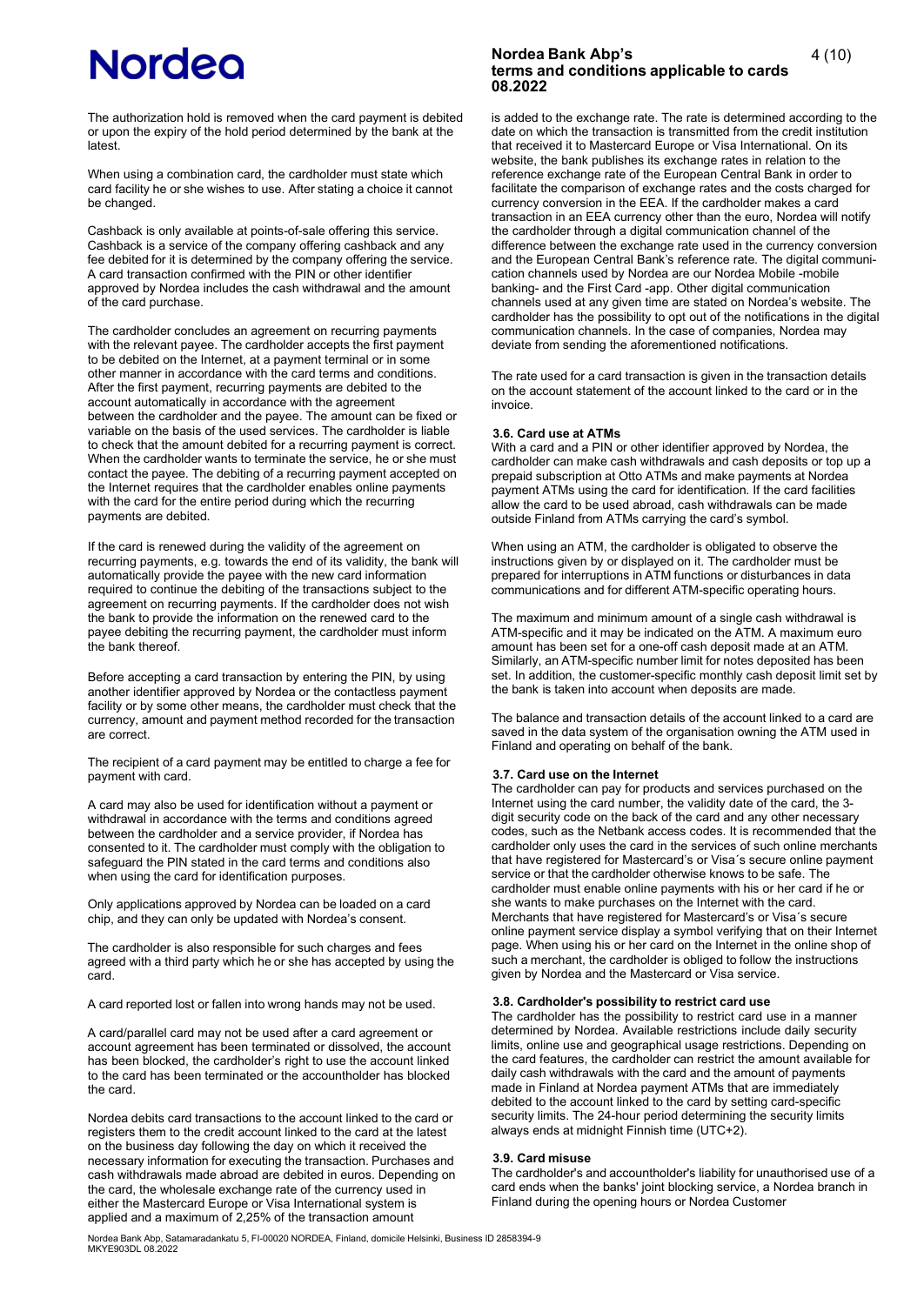Service has received a notification of the loss of the card or PIN or of them falling into the wrong hands or of their unauthorised use, unless the cardholder has intentionally made a false notification or otherwise acted in a fraudulent manner.

The cardholder's and account holder's liability is restricted to 50 euros, unless otherwise provided below.

The cardholder and accountholder are responsible for the illegal use of the card only if

- the cardholder has given the card, the PIN or other identifier approved by Nordea to a third party,
- the card has fallen into the hands or the PIN or other identifier approved by Nordea into the knowledge of a third party due to the cardholder's negligence to fulfil his or her obligations under section 3.1 of these terms and conditions, or
- the cardholder or accountholder has failed to notify Nordea in the manner described above of the loss of the card, or of the card, PIN or other identifier approved by Nordea falling unlawfully into the hands of a third party, or of their illegal use immediately after noticing it.

In such a case, the customer's liability is restricted to 50 euros, unless otherwise provided below.

However, the cardholder's and obliged's liability for the illegal use of the card is not restricted, when

- the cardholder has given the card or PIN or other identifier approved by Nordea to a third party,
- the cardholder has made a false notification, or
- the cardholder has acted fraudulently, deliberately or with gross negligence.

The cardholder is not liable for any unauthorised use of the card if Nordea has not required strong customer identification as referred to in the payment services act and subject to another act, decree or regulation issued by the authorities.

The cardholder and obliged are not liable for damage if the payee has not taken due care in confirming the right of the person presenting the card to use it.

#### **3.10. Restriction of loss**

A customer who has suffered loss must take reasonable measures to limit the loss.

However, damages paid based on actions in breach of law or an agreement can be conciliated, if the damages are unreasonable taking into consideration the reason for the breach, the cardholder's possible contribution to the loss, Nordea's possibilities to anticipate and prevent the loss and other circumstances.

# **3.11. Duty of disclosure**

The cardholder must disclose his or her name, personal identity number and telephone number to Nordea, as well as any changes in these, and disclose his or her address and give a specimen signature.

The accountholder is obligated to convey Nordea's notifications concerning this agreement to a cardholder who is not an accountholder.

#### **3.12. Cardholder's right to receive information on the agreement terms and conditions during the validity of the contractual relationship**

The cardholder may request the agreement terms and conditions from Nordea during the contractual relationship free of charge. Nordea will deliver the information by sending it to the cardholder to netbank service or to an other electronic service approved by Nordea or by sending it to the cardholder in writing or in a separately agreed manner either in an electronic format or in some other permanent format.

#### **3.13. Withdrawal from a card agreement**

A consumer cardholder is entitled to withdraw from a card agreement made using a means of distance communication by giving Nordea a notice of withdrawal within 14 days of receiving notification of an accepted credit application and of the date on

# **Nordea Bank Abp's terms and conditions applicable to cards 08.2022**

which the cardholder has received, or has been able to receive, a copy of the card agreement.

5 (10)

The notice of withdrawal shall be made within the specified time

- by mail to Nordea Bank Abp, Card Services 2508, Aleksis Kiven katu 3-5, 00020 NORDEA
- at a Nordea branch located in Finland, or
- at Nordea's netbank service.

The notice of withdrawal must be specified and include at least the following information:

- cardholder's name
- cardholder's personal identity number
- number of the card affected by the withdrawal
- number of the account linked to the card
- cardholder's signature.

If other services have been linked to the card, they will also be cancelled upon the withdrawal.

The right of withdrawal does not exist if the agreement concerns a picture card manufactured according to the cardholder's wishes.

### **3.14. Minor as cardholder**

Nordea can issue a debit card to a minor under his or her own name. A Mastercard parallel card can also be issued to a minor as a combination card or as a credit card only. A minor may use the Nordea services attached to the card. A minor needs the consent of his or her guardians for applying for a card, for receiving a PIN, for attaching a card to services offered by Nordea and for using the card for online payments.

The guardians and the minor must sign the card application and agreement together and they are jointly and severally liable for meeting the terms and conditions of the card agreement. If a minor's card is a combination card, the credit card holder is liable for the use of the card credit and the guardians and the minor jointly and severally for the use of the minor's bank account. A minor is notliable for any charges imposed due to an overdraft, but the minor's guardian is liable for them.

#### **4. Nordea's duties and rights**

#### **4.1. Granting a card and monitoring its use**

Nordea processes personal data needed for the granting and supervision of cards. The personal data is obtained from the applicant, from registers maintained by the authorities, from registers maintained by Nordea and companies belonging to the same group, from organisations providing credit information, such as the credit information register of Suomen Asiakastieto Oy, and/or from other reliable sources. Data obtained by Nordea for the purpose of knowing its customer may be used for making the credit decision. Nordea states the processing of credit information in the card application.

Nordea is not obligated to give reasons for decisions made on the basis of the card application, unless the reason for a refusal is an entry concerning the card applicant in the credit information register of an organisation providing credit information.

#### **4.2 Right of transfer**

Nordea and other card facility providers are entitled to transfer the administration and financing of a card to a third party designated by them, as well as to transfer their claims and other rights and duties, in full or in part, based on this agreement, including the right of further transfer, to a party designated by them.

# **4.3. Charges and fees**

Nordea has the right to charge and debit to the account linked to a card the charges and fees according to its currently valid tariff. Such charges and fees include:

- charges and fees related to granting, using, investigating and changing a card
- payment for a picture card
- a fee for a PIN ordered to replace a forgotten PIN
- a finder's reward paid to a person who has found a card lost by the cardholder
- a confiscation fee for a card that the cardholder uses in violation of the card terms and conditions or account terms and conditions
- interest and fees resulting from an overdraft
- a fee for copies of receipts and documents.

Nordea Bank Abp, Satamaradankatu 5, FI-00020 NORDEA, Finland, domicile Helsinki, Business ID 2858394-9 MKYE903DL 08.2022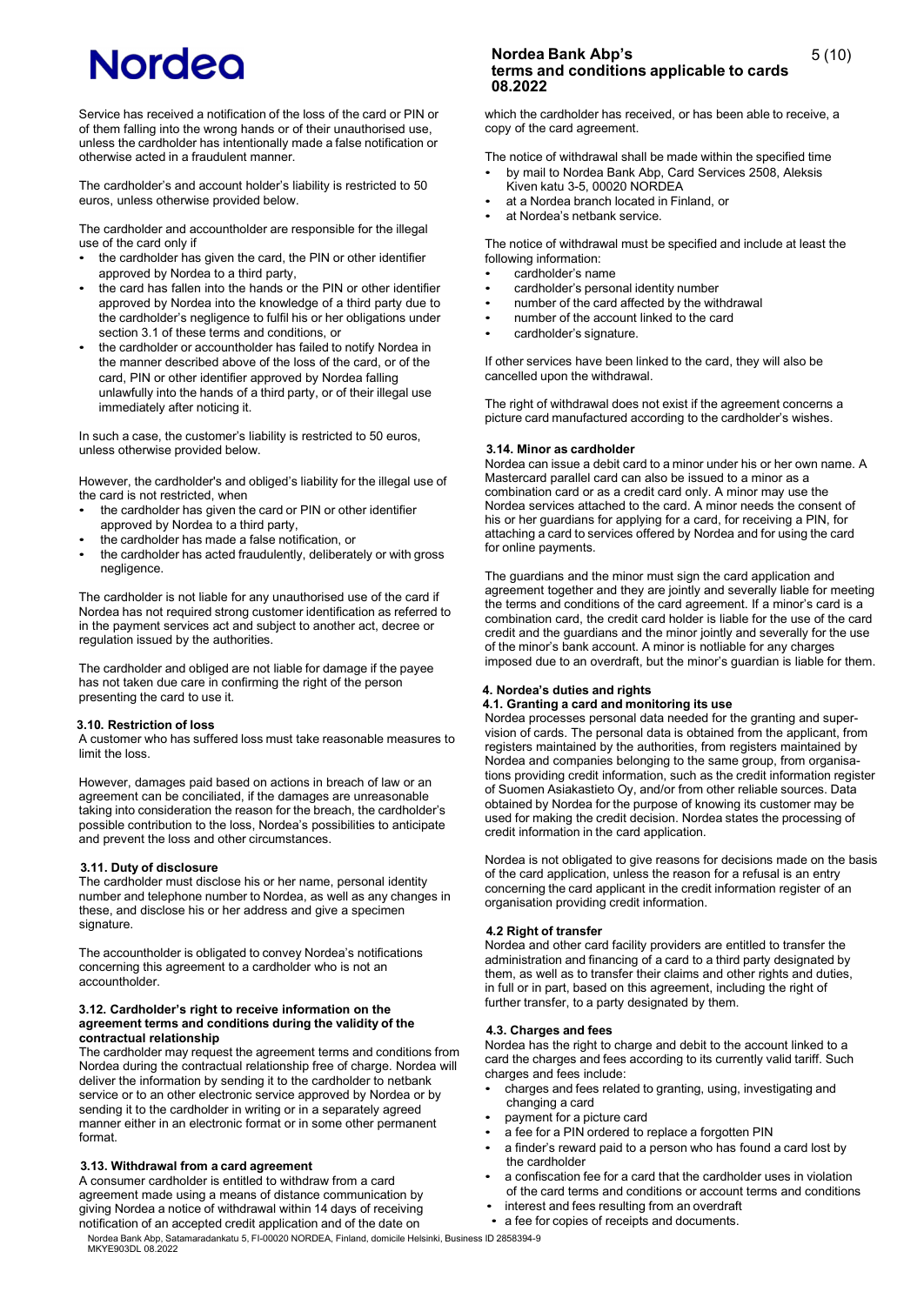Cash withdrawals made abroad with a card intended for international use are subject to costs according to Nordea's tariff.

#### **4.4. Right to disclose information and consent to the processing of information**

By using the card and the payment services connected to it, the cardholder explicitly consents to Nordea processing personal data that is necessary for providing the payment services.

As a data controller Nordea processes personal data to deliver the products and services that are agreed between the parties and for other purposes, such as to comply with laws and other regulations. For detailed information on Nordea's processing of personal data, please review Nordea's privacy policy, which is available on Nordea's website or by contacting Nordea.

The privacy policy contains information about the rights in connection with the processing of personal data, such as the access to information, rectification, data portability, etc. Nordea has the right to disclose the cardholder's personal information to a company granting some other card facility, to companies offering additional facilities related to the card and to corporations receiving notifications of card loss. Furthermore, Nordea has the right to disclose the cardholder's contact data to a payee that has received a card payment or to a company managing card payments on such a company's behalf. Nordea has the right to disclose information related to the use of the card to a corporation acting on behalf of Nordea, to another bank, to a party that accepts the card as a payment instrument, to card companies, to a corporation offering ATM services on behalf of Nordea, to the accountholder and to a jointly and severally liable cardholder.

Nordea and the relevant payee have the right to acquire and exchange information concerning the accountholder and cardholder and use of the card, to respond to cover inquiries, to place an authorization hold and give other instructions related to card use.

#### **4.5. Communication between Nordea and the cardholder**

Nordea sends notifications concerning these terms and conditions to the cardholder in accordance with section 3.12.

The cardholder sends notifications concerning these terms and conditions to Nordea in writing or in another manner separately agreed on.

When contacting Nordea during the agreement period, the cardholder can use either the Finnish or Swedish language according to agreement. If the cardholder wants to use another language, this requires the bank's consent. The cardholder is responsible for acquiring interpretation services and for the related costs.

Nordea will issue notifications concerning the security of the payment service on its website or through other electronic services approved by Nordea, such as Netbank.

If the cardholder has filed a complaint with Nordea, Nordea will reply to it in writing or electronically.

#### **4.6. Nordea's liability**

Nordea is not liable for any deficiencies or defects in products or services purchased with the card.

Nordea is liable to compensate the cardholder for any loss of interest arisen from a card transaction that has been left unexecuted or has been executed incorrectly or with a delay for a reason on Nordea´s responsibility by restoring the payment account in the state in which it would have been without the debit or by compensating the loss of the account interest in some other manner.

If a cardholder claims for a refund of a card transaction on the basis that it has been executed without authorisation for a reason considered Nordea's liability, Nordea will refund the amount debited

# **Nordea Bank Abp's terms and conditions applicable to cards 08.2022**

for the payment without delay and no later than on the next banking day on which Nordea detected the unauthorised payment transaction or was notified of it. In this case, the refund is contingent, and Nordea will debit the amount again if the refund is unjustified. Alternatively, Nordea investigates the lack of authorisation for the payment transaction, in which case the funds will not be refunded within the period specified above in this clause. However, Nordea does not refund a payment transaction alleged to be unauthorised if Nordea has a justified reason to suspect an intentional false notification or other fraudulent procedure.

If Nordea is liable, for a reason mentioned in the paragraph above, to refund the payment, Nordea restores the payment account in the state in which it would have been without the debit or compensates the loss of the account interest in some other manner.

Nordea is liable for indirect damage it has caused to the cardholder through negligence only when the damage arises from a procedure that is in breach of the obligations as provided in the payment services act. In such a case indirect damage refers to loss of income caused by Nordea's faulty procedure or measures arising from it, damage caused by an obligation based on another agreement, or other comparable damage. However, Nordea is not liable for indirect damage caused by an error or negligence in the execution of a card transaction.

The cardholder is not entitled to receive compensation from Nordea unless the cardholder notifies the bank of an error within a reasonable time from the date on which the cardholder detected, or should have detected, the error.

Nordea is not liable for damage caused by the use of the card at an ATM incorrectly or contrary to instructions or by the use of the card on the Internet contrary to instructions.

Nordea does not guarantee uninterrupted operation of the ATMs or Visa's and Mastercard's authentication services. Nordea is not liable for any malfunction or errors in the ATMs used by its account holding customers or for any direct damage or loss caused by malfunction of the Visa's or Mastercard's services, if the malfunction has been detectable.

Nordea is not liable for damage caused by Nordea's failure to execute a payment due to insufficient cover on an account. Nordea is not liable for ensuring that all merchants have chip card readers in use that accept the card, or that all ATMs have a chip card reader that accept the card.

#### **4.7. Nordea's rights**

Nordea has the right to respond to cover inquiries concerning cash withdrawals and/or purchase transactions made with the card and to place an authorization hold for the transaction on the account linked to the card.

Nordea is entitled to debit to the account linked to the card any cash withdrawals and payments which the cardholder has accepted in some way, such as by using the card with its PIN or other identifier approved by Nordea, by using the card on the Internet or by using the card with the contactless payment feature or at payment terminals or automated payment devices that do not require a PIN, and to credit them to the account of the possible payee.

Nordea is responsible for entering debits into the account linked to the card.

Nordea has the right to charge debit card payments to the account linked to the card within the general period of limitation of a receivable.

Nordea is entitled to change the upper limit and lower limit for cash withdrawals and payments made with cards without observing the amendment procedure for the agreement and the card terms and conditions.

Nordea and a company providing ATM services on its behalf, a company that has granted another card facility and a company receiving card payments have the right to confiscate a card at Nordea's request for a justifiable reason.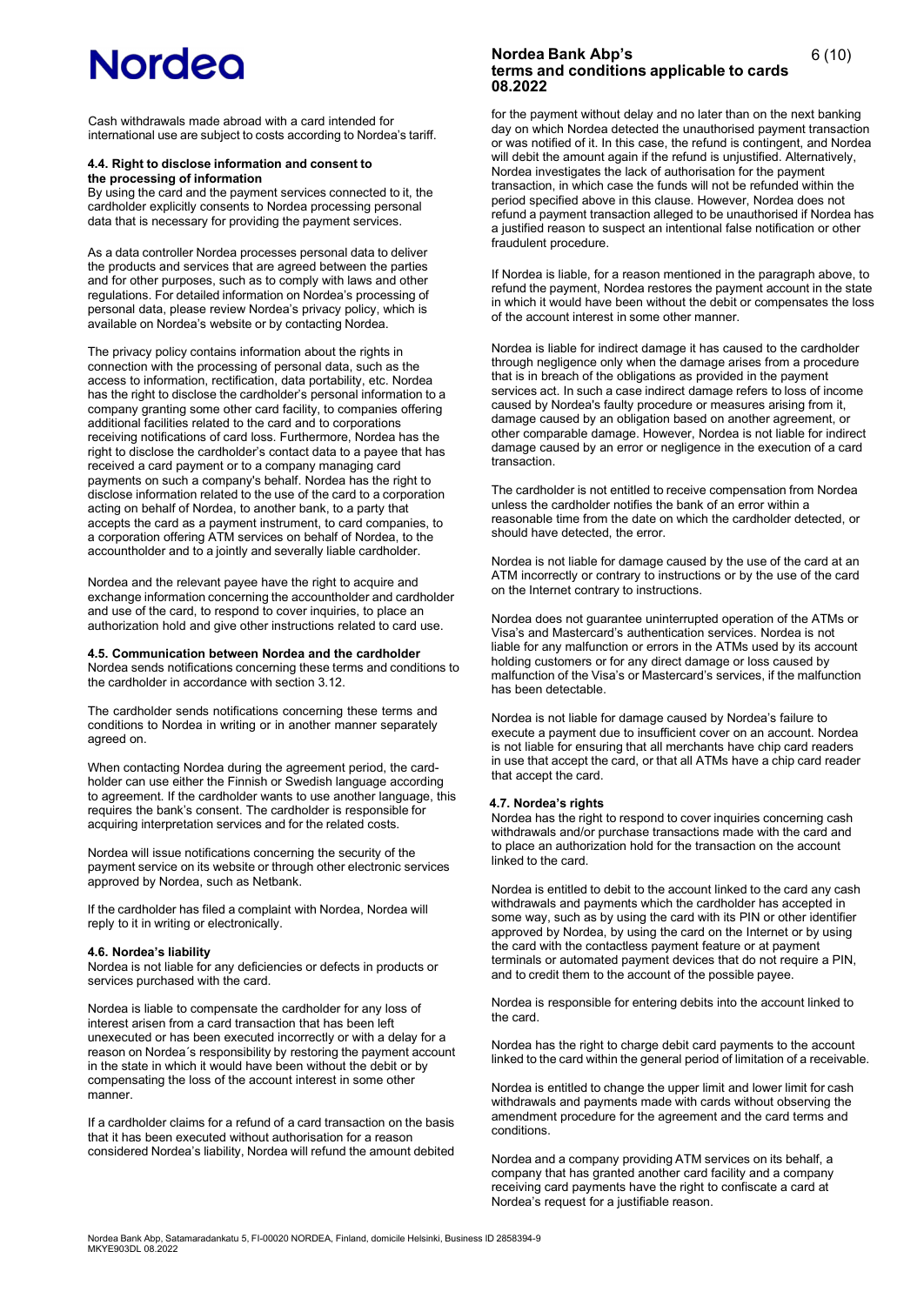Nordea has the right to forbid or limit the use of the card for: • security reasons

- for a reason attributable to the law or other authoritative order
- if the card is used unlawfully or fraudulently or there is reason to suspect such use or
- if the card entitles to the use of credit and the risk that the accountholder is not able to fulfil his or her payment obligations has increased considerably
- if Nordea suspects that the payee is a fraudulent party.

The risk of the accountholder failing to fulfil his or her payment obligations is deemed to have increased considerably if for example:

- the accountholder becomes insolvent
- the accountholder files for debt restructuring, corporate restructuring or bankruptcy
- the accountholder is dead or assigned a guardian
- charges or fees related to the card have not been paid or the cardholder has other delayed payments or registered defaults.

Nordea is entitled to block the use of the card when the cardholder's authorisation to use the account linked to the card has been terminated or at the request of the accountholder. When the card in question is a combination card, all payment facilities will be blocked. Nordea informs the cardholder of the blocking of the card immediately after it has been blocked.

Nordea may check card transactions and the cardholder's information for economic or other sanctions set by the European Union or the United Nations Security Council as well as for sanctions, notifications and orders published by Finnish and foreign authorities and other similar parties, such as the Office of Foreign Assets Control (OFAC), (hereinafter 'international sanctions') and, if necessary, demand from the cardholder further information on the card transactions or on himself/herself and take the measures required by the international sanctions, such as blocking the card's use.

#### **5. Amendment of the agreement, its terms and conditions and the tariff**

Nordea is entitled to amend the agreement, its terms and conditions and the tariff.

Nordea will send the cardholder a notification of an amendment to the agreement, its terms and conditions or the tariff according to section 3.12. of these terms and conditions.

Any changes will become effective on a date stated by Nordea, but after two (2) months from the sending of the notification to the cardholder at the earliest.

The consumer customer is considered to have accepted the amendment and the agreement continues as amended unless the consumer customer notifies Nordea in writing in an agreed manner electronically by the notified date of entry into force of the amendment that he or she objects to the amendment. The amending procedure of companies has been agreed on separately.

If the cardholder does not approve an amendment to the card agreement or its terms and conditions, he or she has the right to serve a notice of termination of the agreement according to section 7 of these terms and conditions. Nordea does not charge any costs for the termination.

#### **6. Notification date**

A written notification from Nordea is considered to have been delivered to the cardholder or accountholder on the seventh (7th) day after the notification was sent at the latest, if it was sent to the cardholder's or accountholder's latest address given to Nordea or the Population Register Centre.

An electronic notification is considered to have been delivered to the cardholder or accountholder no later than on the seventh (7th) day after Nordea has delivered the notification to netbank service or to an electronic service approved by Nordea or through some other agreed electronic means.

# **Nordea Bank Abp's terms and conditions applicable to cards 08.2022**

#### **7. Validity of the agreement**

The agreement is valid until further notice.

The cardholder or accountholder is entitled to terminate the card agreement with immediate effect. The termination also concerns all card facilities and services related to the card.

Nordea has the right to terminate the card agreement to end two (2) months after serving the notice of termination.

Nordea has the right to dissolve the agreement with immediate effect when the account linked to the card is terminated or closed or if the cardholder materially breaches the card or account terms and conditions. If a co-branding company or other company that has granted a loyal customer facility serves a notice of termination on a card facility it has granted, the validity of the card agreement ends concurrently with the terminated card facility.

Nordea has the right to inform a company that has granted another card facility of the termination or dissolution of the card agreement.

Nordea informs the cardholder of the termination or dissolution of the agreement in writing.

#### **8. Force majeure**

A contracting party is not liable for loss caused by non-fulfilment of its obligations on account of an unusual or unpredictable obstacle beyond its control, if it can prove that it has been unable to prevent or overcome the consequences by the exercise of due diligence. Nordea is not liable for loss if the fulfilment of obligations based on this agreement is against its obligations laid down by other legislation.

Force majeure or other circumstance as described above entitles Nordea to discontinue providing the service until further notice.

A contracting party is obligated to notify the other contracting party of having been affected by force majeure as soon as possible. Nordea may do this by publishing an announcement on its website or in a national daily newspaper etc.

#### **9. Customer advisory service and rectification measures**

The cardholder must without delay inform Nordea Customer Service of Nordea's error concerning a card and of his or her possible claim related to the error.

The Customer Service number for personal customers is 0200 70 000 and for corporate customers 0200 2121. Calling costs are local network charge or mobile call charge. The opening hours of the Customer Service numbers are stated at nordea.fi/en.

If a dispute related to a loan cannot be solved in negotiations between parties, the consumer may turn to the Finnish Financial Ombudsman Bureau (fine.fi/en), which provides independent advice and guidance for customers free of charge. The Finnish Financial Ombudsman Bureau (FINE) and its Banking Complaints Board provide solution proposals in disputes. FINE does not handle disputes that are pending in or have been processed by the Consumer Disputes Board or a court of justice. The easiest way to initiate the handling of a complaint is to send an online contact form available at fine.fi/en.

Consumers are also entitled to file a complaint with the Consumer Disputes Board (kuluttajariita.fi/en). Before filing a complaint with the Consumer Disputes Board, consumers must contact the consumer rights advisers at a Local Register Office (kuluttajaneuvonta.fi/en).

#### **10. Applicable law and jurisdiction**

This agreement and its terms and conditions are governed by Finnish law.

Any disputes arising from this agreement are to be settled by the Helsinki District Court. Consumer customers are, however, entitled to submit disputes to the district court of the Finnish municipality in the jurisdiction of which the customer is domiciled or permanently resident. If the consumer customer does not have permanent residence in Finland, disputes will be settled by the Helsinki DistrictCourt.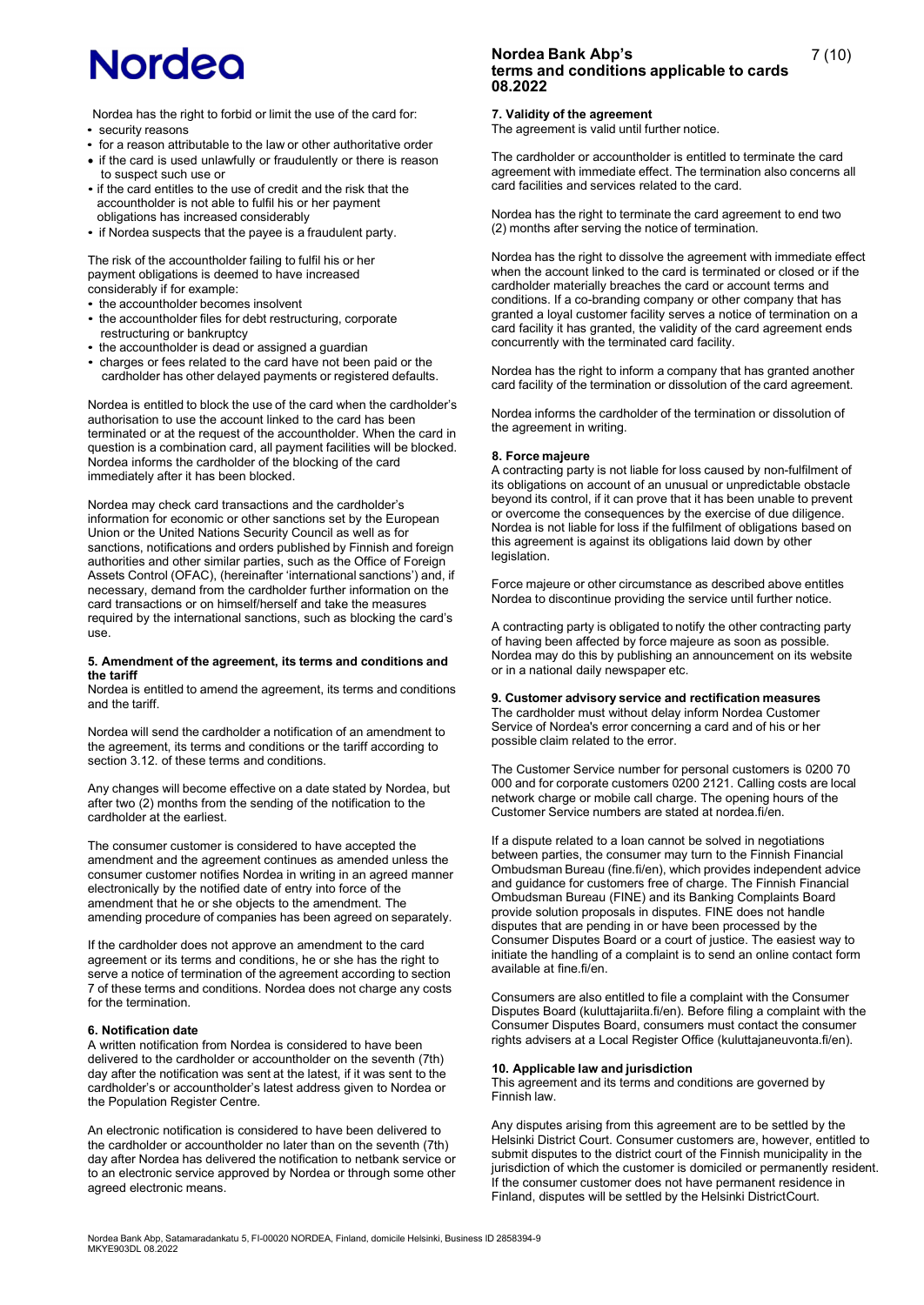#### **Special card terms and conditions 1. Visa cards**

Acceptance of Visa cards at ATMs and in sales outlets is indicated by a logo. The cards can be used to make payments and withdraw cash in Finland and abroad. Transactions made using the card are debited to the bank account linked to the card. Regardless of the amount of payments and cash withdrawal transactions made with the card, an authorisation hold is generally placed on the account linked to the card. Depending on the card type, the security limit for payments may also include card purchases in Finland and abroad.

#### **2. Mastercards**

Acceptance of Mastercards at ATMs and in sales outlets is indicated by the Mastercard logo.

Mastercards can be either Debit or Credit Cards or combination cards.

Mastercard Debit is a payment card feature linked to a Mastercard Credit Card. Transactions made with Mastercard Debit are debited to a bank account the cardholder has with Nordea, and the feature can also be used for payments abroad.

The credit linked to a Mastercard is subject to the terms and conditions of the Mastercard credit account.

The use of Mastercards is invoiced subject to a credit agreement made with Nordea. In addition to payments concerning the card, invoicing includes any charges stated in the credit agreement.

Mastercards may be used within the credit limit agreed in the Mastercard credit agreement.

Depending on the card, an invoicing period specific spending limit may be set on a Mastercard, limiting the cardholder's credit amount either on a parallel card or a principal and parallel card. The credit account holder can set different spending limits for different cards.

The spending limit may be overdrawn due to payment transactions which do not require authentication.

An authentication limit may be set for single purchases made in Finland. The cardholder may not circumvent this limit by dividing a single payment into several payments. Mastercard Europe and Nordea are entitled, without stating cause, to alter the authentication limit of Mastercards or to refrain from approving individual purchase transactions.

#### **3. Card with loyal customer facility**

The use of a membership or loyal customer facility linked to a card is governed by the rules and/or terms and conditions of the relevant membership or loyal customer scheme.

#### **Recording of customer information**

The organisation offering the membership or loyal customer scheme and Nordea are entitled to record information on the cardholder and the card in order to administer the card and the loyal customer facility.

The organisation offering the membership or loyal customer scheme and its cooperation partners will not use any payment transaction information received from Nordea on the use of the card or other information subject to bank secrecy in their marketing, unless the cardholder has given a separate consent for it.

#### **Renewal of the card**

If the cardholder's membership or loyal customer status expires or the cooperation between the organisation offering the membership or loyal customer scheme and Nordea ends, the card can no longer be used as a sign of membership or loyal customer status. In such a case, Nordea is also entitled to replace the card to which the membership or loyal customer status is linked with Nordea's corresponding payment card.

# **Nordea Bank Abp's terms and conditions applicable to cards 08.2022**

### **Complaints**

All complaints concerning membership or loyal customer status must be made to the organisation offering the relevant membership or loyal customer scheme in accordance with the rules and/or terms and conditions of the relevant membership or loyal customer scheme. Complaints concerning card transactions made with the card must be made to Nordea Customer Service.

#### **4. Nordea's picture cards 4.1. Applying for cards**

# **4.1.1. Self-designed card**

An application for a self-designed picture card can only be made in Nordea's netbank service. The applicant must append to the application his or her own picture material which he or she wants onthe card. The picture material must fulfil Nordea's rules concerning picture cards and the material will not be returned to the applicant.

### **4.1.2. Photo gallery card**

Application for cards with a photo from Nordea's photo gallery must be made through Nordea's netbank service or at a Nordea branch.

#### **4.2. Renewed cards**

If the cardholder does not notify Nordea of any changes within three (3) months before the expiry of the validity of a picture card, his or her card will be renewed using the picture material of the present card, or without a picture if the present picture has been removed from the photo gallery. The bank will charge a fee in accordance with its tariff for renewing a picture card.

## **4.3. Cardholders' rights and obligations**

# **4.3.1. Rights to the picture material**

The cardholder reserves all his or her rights to the picture material delivered to Nordea.

The cardholder obtains no rights to the photo selected from Nordea's photo gallery. Their rights remain property of their owners.

#### **4.3.2. Cardholder's liability**

The cardholder is liable to ensure that he or she has permission to use the picture material he or she has delivered and that the picture material complies with the rules Nordea has set for pictures.

The cardholder is responsible for any disputes arising from the picture material he or she has delivered and for ensuing legal expenses, damages and other possible costs.

The cardholder is liable to ensure that the picture material he or she has delivered does not contain any computer viruses or other malicious software which can disturb or paralyse hardware or software.

#### **4.3.3. Complaints by cardholders**

The cardholder must make any complaints regarding picture cards without delay and within 14 days of receiving the card. If a complaint has not been made within the deadline set, the cardholder is considered to have approved the card delivered to him or her.

#### **4.4. Nordea's rights and obligations 4.4.1. Approving the picture material**

Nordea has the right not to accept, without stating any justification, picture material delivered by an applicant that is against the rules on picture cards or otherwise unsuitable. Nordea will inform the customer through netbank service if the picture material is unsuitable.

Nordea informs a card applicant of the rejection of the picture material he or she has sent through netbank service within three business days of the delivery of the picture material to Nordea.

Nordea is not liable to check the picture material sent by an applicant or that an applicant has the right to use the picture material.

#### **4.4.2. Storing the picture material**

Nordea and the card manufacturer have the right to store the picture material sent by a card applicant in their system.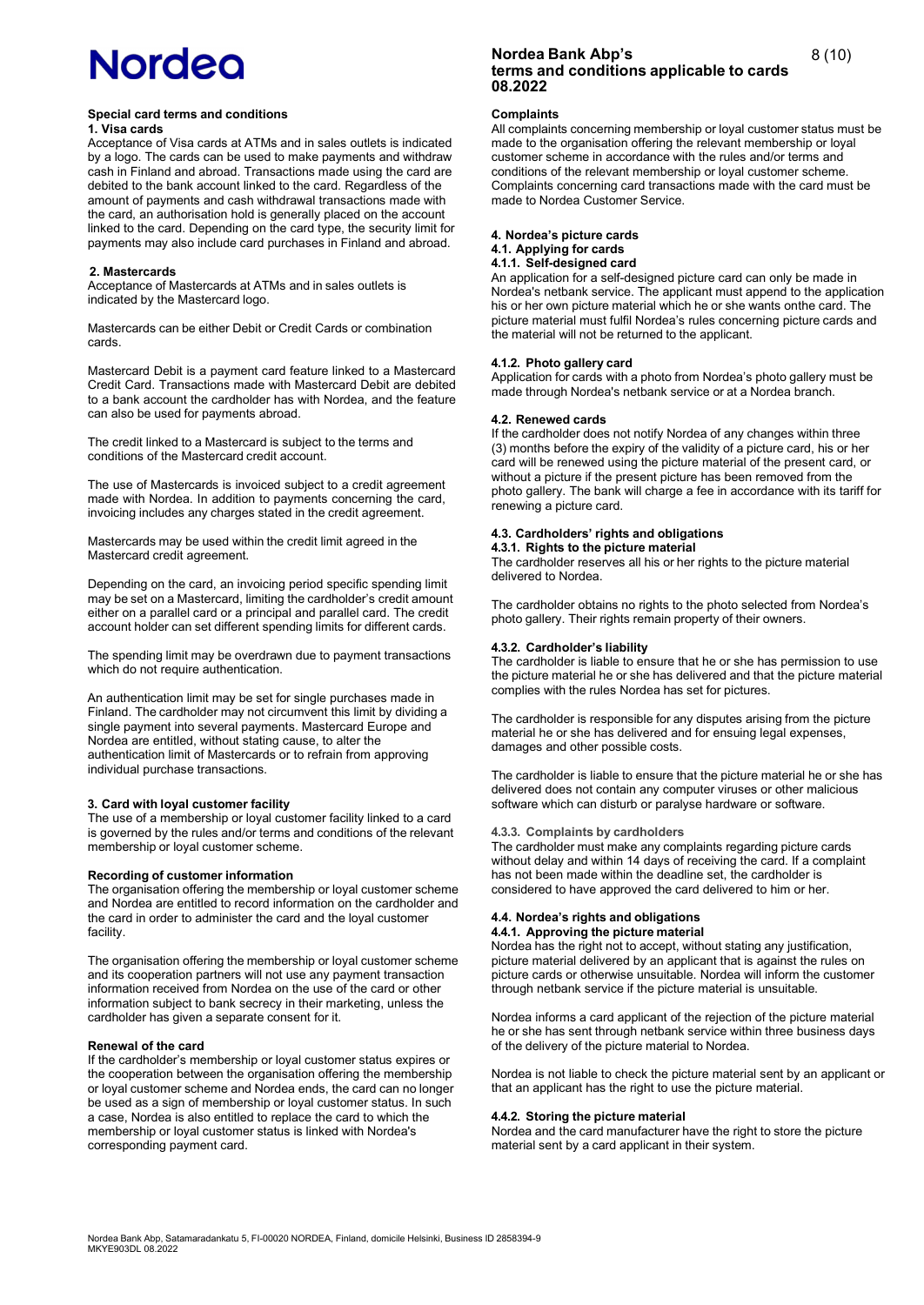Nordea and the card manufacturer have the right to remove from their systems any picture material sent by an applicant that does not comply with the rules set for Nordea's picture cards. Nordea has the right to remove a file containing such picture material and forward the material to competent authorities, if the material may make the customer liable under criminal law or if it violates valid official rules and regulations.

#### **4.4.3. Providing picture cards**

Nordea has the right to cease providing picture cards and to remove and add pictures in the photo gallery without a separate notification to the cardholders.

If Nordea has ceased providing picture cards or removed a picture selected by the cardholder from the photo gallery, Nordea has the right to provide a renewed card without a picture.

#### **4.4.4. Transfer of information**

Nordea has the right to transfer to the card manufacturer and a possible sub-contractor approved by Nordea the card applicant's personal data needed for manufacturing the card.

## **5. Cards for entrepreneurs, companies and corporations**

If the card has been granted for the business operations of an entrepreneur, corporation or company, the accountholder and cardholder do not have the status of consumer referred to in the Consumer Protection Act.

#### **Definitions**

Accountholder is an entrepreneur, a general partnership or limited partnership, a registered limited liability company, cooperative, association, foundation, or other juridical person approved by the bank.

Cardholder is a natural person named by the accountholder.

#### **Applicable card terms and conditions deviating from the general card terms and conditions**

The accountholder and cardholder are jointly and severally liable for ensuring that the card is used in accordance with the card terms and conditions.

The accountholder and cardholder are jointly and severally liable for any cash withdrawals, payments and other transactions made with the card, when the accountholder is an entrepreneur, general partnership or limited partnership, unless agreed otherwise.

However, as regards cards purely with corporate payment liability, the accountholder is solely liable for all cash withdrawals or payments made and other actions taken using the card and for ensuring that the cardholder complies with these terms and conditions and Nordea's instructions for safe card use.

#### **Accountholder's right to receive information on the agreement terms and conditions during the contractual relationship**

The accountholder can request the agreement terms and conditions from Nordea during the contractual relationship. Nordea delivers the information to an online service, to netbank service or to an other electronic service approved by Nordea or through some other separately agreed electronic means. Nordea charges a fee according to its tariff for the delivery of the terms and conditions.

#### **Accountholder's liability**

The account holder undertakes to pay the cardholder's debt incurred from purchases and cash withdrawals to Nordea or a company that has granted another card facility in accordance with clause 3.4.

#### **The accountholder is liable for**

- all transactions made with any card linked to the account • all card transactions that are made before Nordea has received
- a notice of termination of the card agreement and
- providing sufficient cover in the account for purchases and withdrawals.

# **Nordea Bank Abp's terms and conditions applicable to cards 08.2022**

Complaints concerning card transactions must be made without delay in writing after the transaction date of the payment or withdrawal. However, after having received information that a transaction has been debited to an account linked to a card, the accountholder must make a complaint within two (2) weeks of the debiting of the transaction.

Nordea is entitled to charge fees according to its valid tariff for the tracking of card transactions requested by the accountholder. The accountholder is not entitled to request Nordea to refund a card transaction debited to an account linked to a card, unless this has been separately agreed on with Nordea.

The accountholder is liable give Nordea on request a report on the origin of the deposited funds. If the company as the accountholder fails to give this report, Nordea is entitled, notwithstanding the card terms and conditions, to block the use ofthe card immediately.

#### **Validity of the agreement**

The agreement is valid until further notice, unless otherwise agreed.

The accountholder/cardholder and Nordea are entitled to terminate the card agreement in writing to end after one (1) month of the notice.

Nordea is entitled to dissolve the agreement with immediate effect when the account linked to a card is closed or terminated

- the accountholder/cardholder essentially breaches the card or account terms and conditions
- bankruptcy, corporate restructuring or liquidation is filed against the accountholder
- the accountholder applies for composition proceedings or suspends payments or the cardholder's employment contract or other contractual relationship with the accountholder or with an employer who has agreed on card cooperation with Nordea ends.

If a co-branding company serves a notice of termination on a card facility it has granted, the validity of the card agreement ends concurrently with the terminated card facility.

Nordea has the right to inform a company that has granted another card facility of the termination or dissolution of the card agreement.

Nordea informs the accountholder of the termination or dissolution of the card agreement in writing (it is the accountholder's responsibility to inform the cardholders).

Nordea is entitled not to return a payment or fee charged in advance even if the use of the card is ceased before the expiry of the card's validity.

#### **Revision of the tariff**

Nordea has the right to change its tariff. Nordea will announce any revision to the tariff, under which a payment is added to Nordea's card agreement due to an amendment to legislation or a decision by the authorities, or under which an existing charge or fee is raised, by publishing the revision in its tariff. The revision becomes effective at the time stated by Nordea.

The cardholder is informed in writing, via online services, in netbank service, in an other electronic service accepted by Nordea or in some other manner agreed separately of an amendment by which a charge or fee that was not included in the tariff at the time the accountholder/ cardholder signed the card agreement is added to Nordea's card agreement. Nordea is entitled to debit the new charge or fee no earlier than one (1) month after the notification has been sent.

If the accountholder/cardholder does not approve the amendment to the tariff, the accountholder/cardholder has the right to serve a notice of termination of the agreement according to section 7 of the general card terms and conditions. Nordea does not charge any costs for the termination.